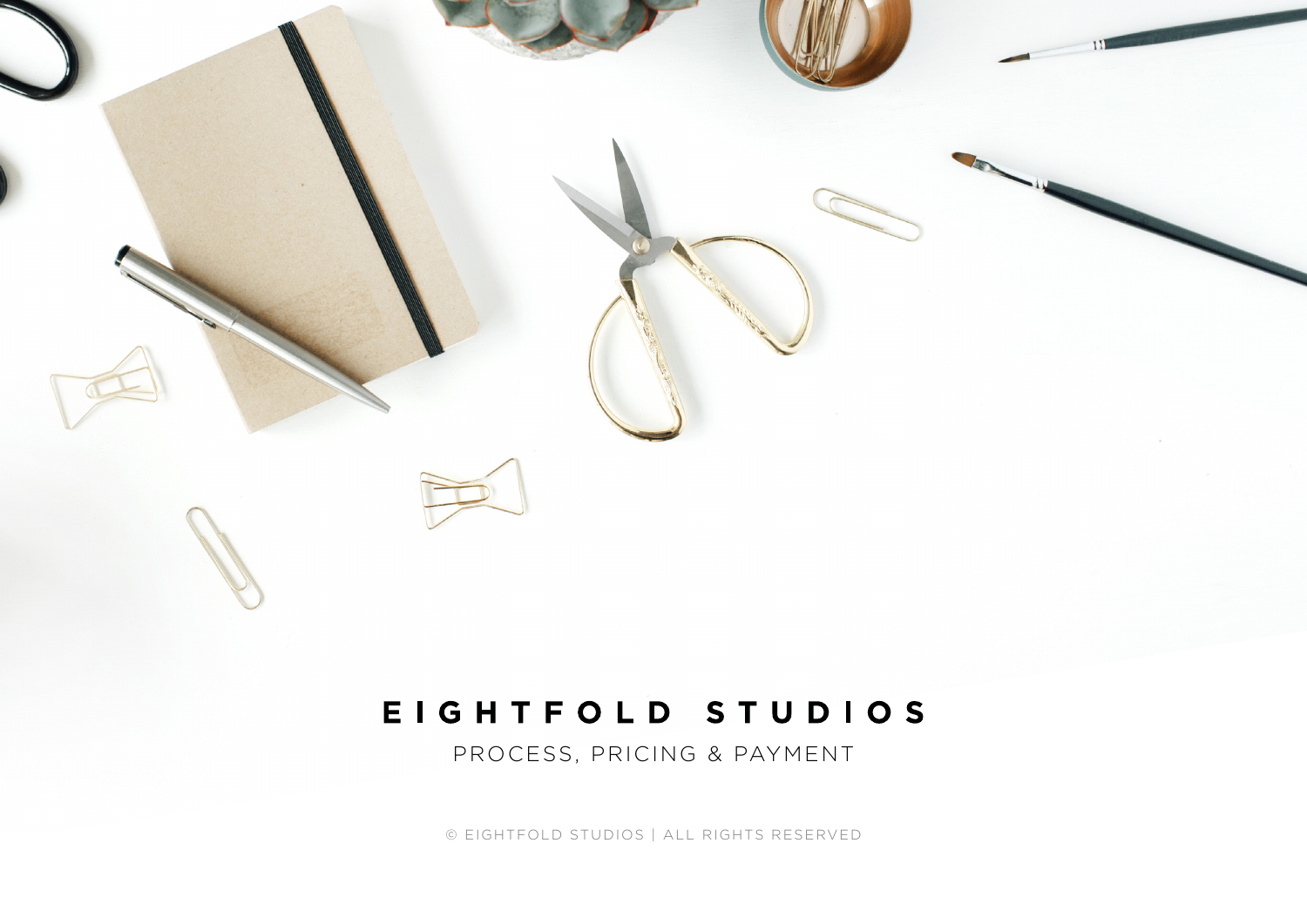# **THE PROCESS**

### **ENQUIRIES**

Before anything, we'll have a conversation reviewing your project scope as well as a timeline and pricing so that we can make sure everyone's on the same page. Once we've agreed to work together, details are finalized, contracts are signed and a deposit is made and received, we can start and move on with the next stage.

### DISCUSS/PLAN

The first thing you'll do is tell us all about your business, what you require and what your aim is. Then, through research and brand analysis, we'll come up with an in-depth plan. Depending on your project this could include things like brand strategy, visual direction and moodboard development.

### **WORK**

The next step will be putting all the planning, research and development to work. We will then start the creative process based on your wants and needs for your project. We will send you samples to review to see if we are on the right track. From there we will keep revising until you are completely happy with the designs/branding.

### FINALISE

We will then create your brand style quide which displays your final logo and alternative logos, colour scheme, font palette, and inspiration. From there, we will then install your design into promotinal materials and/or website. Remember your final payment will be due at this time. Lastly we will go over everthing and make sure you have everthing you need so you can show your brand to the world!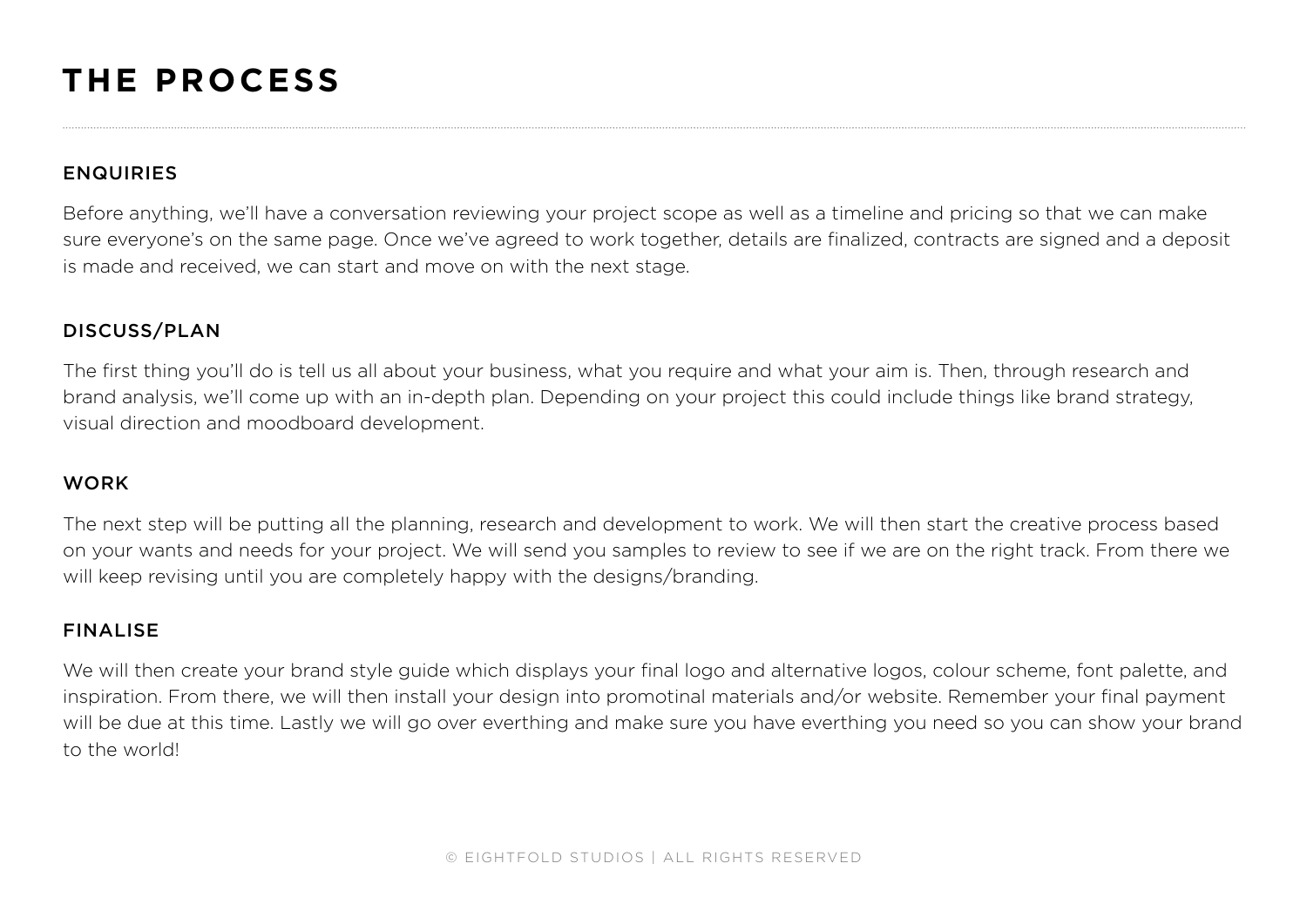# **PRICING**

| PRINT                          |                       | DIGITAL                                                                                                                                                  |
|--------------------------------|-----------------------|----------------------------------------------------------------------------------------------------------------------------------------------------------|
| <b>LOGO DESIGN</b>             | $£250 - £900$         | SOCIAL MEDIA BRANDING & DESIGN<br>(FACEBOOK, TWITTER, YOUTUBE ETC COVERS)<br>£350                                                                        |
| <b>BUSINESS CARD DESIGN</b>    | $£90 - £150$          |                                                                                                                                                          |
| <b>POSTCARD DESIGN</b>         | $£40 - £80$           |                                                                                                                                                          |
| A4 FLYER/POSTER DESIGN         | £50 - £100            | <b>CUSTOM WEB DESIGN</b>                                                                                                                                 |
| A3 FLYER/POSTER DESIGN         | $£100 - £500$         | (WORDPRESS OR SQARESPACE)                                                                                                                                |
| <b>EDITORIAL DESIGN</b>        | $£200 - £600$         | $£1,500 - £2,500$                                                                                                                                        |
| <b>PACKAGING DESIGN</b>        | £300 - £800           |                                                                                                                                                          |
| <b>ALBUM ART DESIGN</b>        | £250 - £700           |                                                                                                                                                          |
|                                |                       |                                                                                                                                                          |
| ADVERTISEMENT DESIGN (PRINT)   | $£300 - £900$         | Don't quite see what you need? Contact us<br>and we'll chat. Each and every creative project<br>is different, so let's see what we can make<br>together! |
| ADVERTISEMENT DESIGN (DIGITAL) | $£40 - £150$          |                                                                                                                                                          |
| <b>PHOTOGRAPHY</b>             | £25 - £200 (PER-HOUR) |                                                                                                                                                          |
| <b>PHOTO EDITING</b>           | £25 (PER-PHOTO)       | <b>Contact Us</b>                                                                                                                                        |
| <b>ADVERTISEMENT DESIGN</b>    | $£300 - £800$         |                                                                                                                                                          |
| <b>INTERIOR GRAPHIC DESIGN</b> | $£400 - £900$         |                                                                                                                                                          |
|                                |                       |                                                                                                                                                          |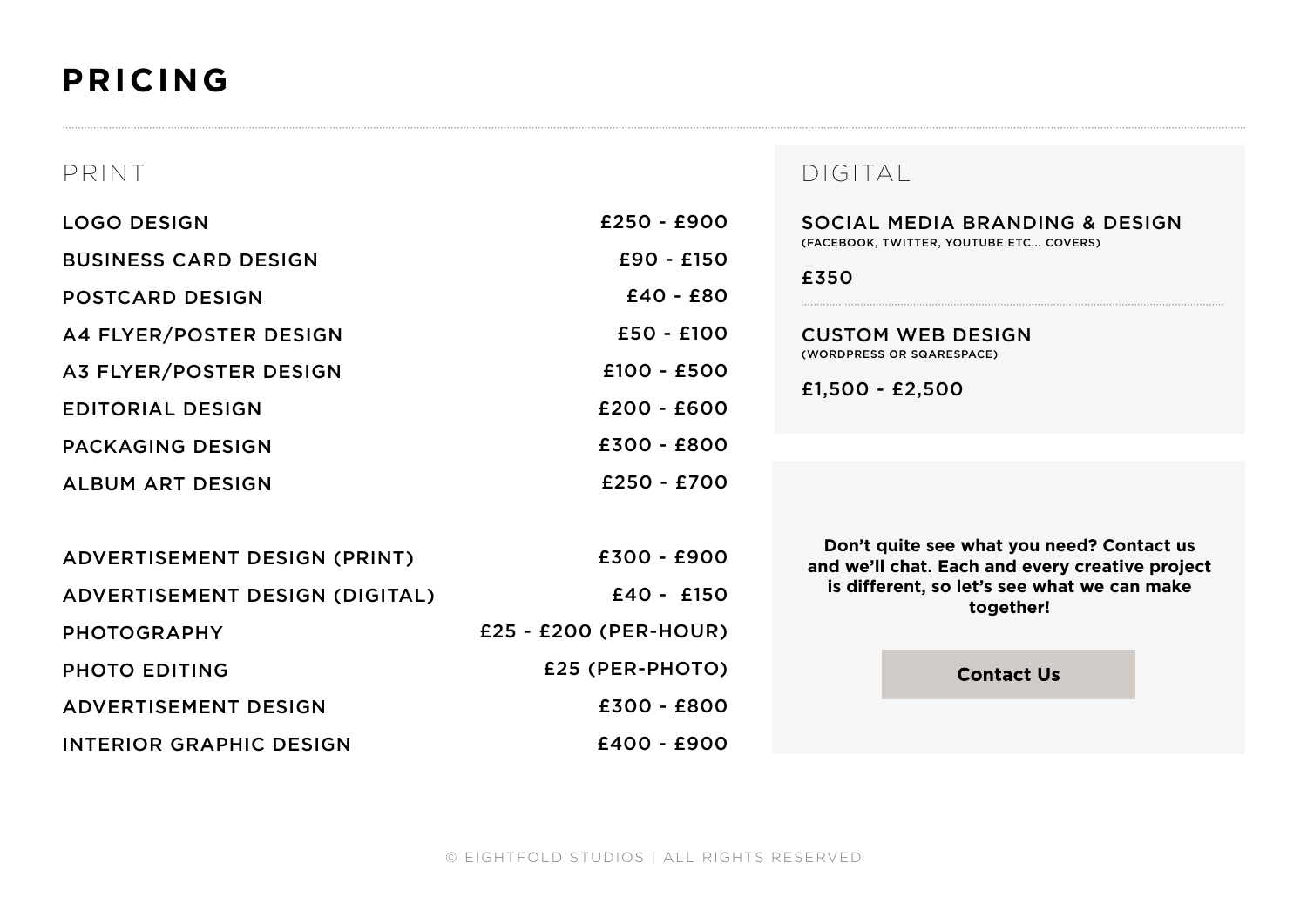# **PRICING**

## DESIGN PACKAGES

## **BRANDING**

## **£300**

Main Logo Secondary Logo Brand Style Board Brand Colour Scheme Font Palette

### **BRANDING + PRINT/DIGITAL**

## **£600**

Main Logo Secondary Logo Brand Style Board Brand Colour Scheme Font Palette

-

Business Card Design Promotional Material Business Stationary Design Social Media Branding (Facebook, Twitter, Youtube, etc Covers) **Starting from**

### **BRANDING + WEBSITE**

## **£1,500**

Main Logo Secondary Logo Brand Style Board Brand Colour Scheme Font Palette

Custom Web Layout (Wordpress or Squarespace) Mobile Responsive Social Icons Other Web Elements

-